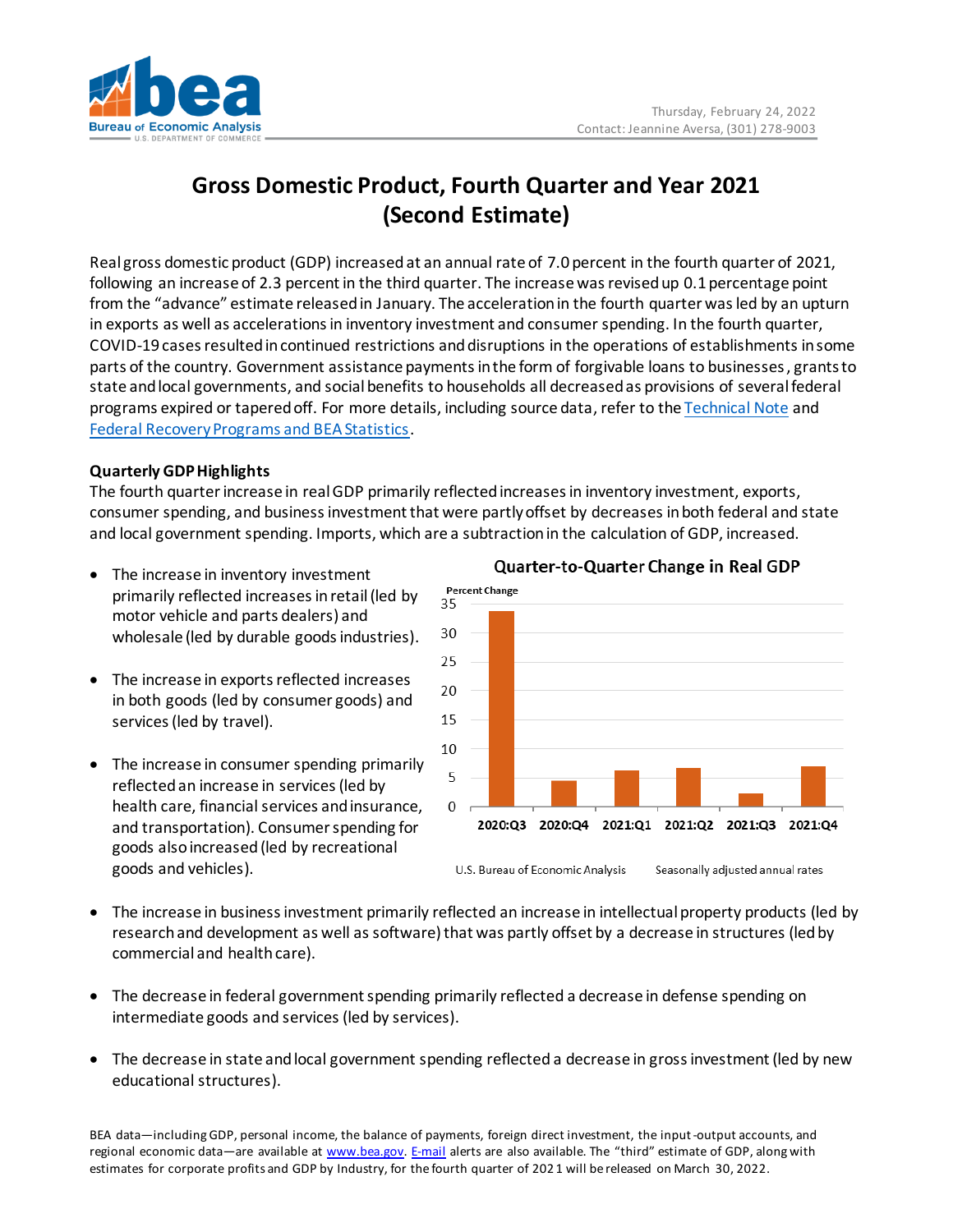

#### **Updates to GDP**

The update reflects upward revisions to business investment, state and local government, and housing investment that were partly offset by downward revisions to consumer spending and exports.

#### **Quarterly Personal Income and Saving**

Real disposable personal income (DPI)—personal income adjusted for taxes and inflation—decreased5.6 percent in the fourth quarter after decreasing 4.1 percent (revised) in the third quarter.

Current-dollar DPI—personal income adjusted for taxes but not inflation—increased 0.4 percent in the fourth quarter after increasing 1.0 percent (revised) in the third quarter, primarily reflecting an increase in compensation of employees. Personal saving as a percentage of DPI was 7.6 percent in the fourth quarter,

compared with 9.5 percent (revised) in the third quarter.

#### **Quarterly Prices**

Prices of goods and services purchased by U.S. residents increased 7.0 percent in the fourth quarter after increasing 5.6 percent in the third quarter.

- Energy prices increased 33.9 percent in the fourth quarter while food prices increased 9.0 percent.
- Excluding food and energy, prices increased 6.2 percent in the fourth quarter after increasing 5.1 percent in the third quarter.



# **Year 2021 Highlights**

Real GDP increased 5.7 percent (from the 2020 annual level to the 2021 annual level), unchanged from the prior estimate, in contrast to a decrease of 3.4 percent in 2020. The increase reflected increasesin all major components: consumer spending, business investment, exports, housing investment, and inventory investment. Imports increased.